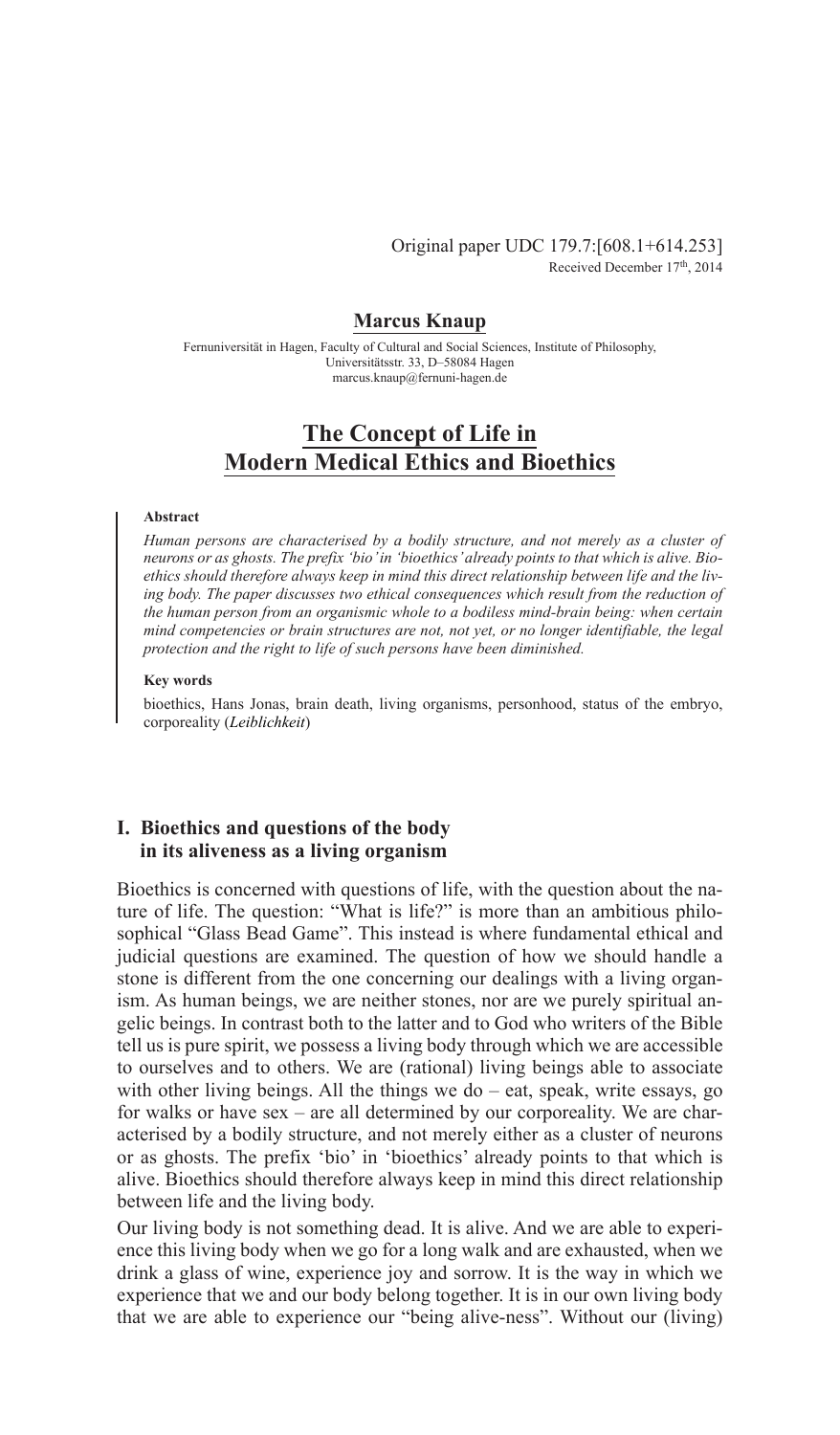body, we would not be able to live at all. This living body of mine differs, for example, from a stone in its life context, in its ability to feel, in its movements and emotions. A stone can be moved and can be the object of a search. My body cannot be misplaced. My (living) body is always immediately present to me. According to Hans Jonas, it is thanks to our (living) body's immediate presence that we are able to name that which is granted to no disembodied entity: that the point of life itself is an individuality centred in the self, contained in the self, and in contrast to the rest of the world with a clearly marked boundary between interiority and exteriority.<sup>1</sup>

Today, physical performance can easily be examined, controlled, and managed technically. This reality does not, however, enable us to get a grip on what is meant by corporeality (*Leiblichkeit* in German) and being alive. Experiences, which literally occur within the domain of our (living) body, remind us of our vulnerability, our conditionality and our limitations, but also of the gift we have of being free. Our bodily fluids, our excretions, our metabolism also remind us: a stone, a planet, a book and a computer do not have such faculties at their command. In contrast to the latter, already single cell organisms are sensitive to stimuli and maintain metabolic processes in relation to their environment. Therefore, all conscious, as well as unconscious, expressions of life may be interpreted as manifestations of freedom insofar as metabolism encompasses that which is not present in inanimate reality.

# **II. The danger of a short-sighted understanding of the human being in bioethical discussions**

Lately, bioethical discussions have been characterised by an increasingly widespread understanding that cerebral structures and processes alone determine your and my complete existence, our "being alive-ness", and our humanity. In other words, human beings are reducible to mind-brain beings. According to this view, the brain has the leading role: it alone simulates and constructs everything. The brain, thus, not only distinguishes itself as an illusionistic actor, but also directs and is responsible for all decisions and actions. Such an encephalocentric vision obscures the organismal unity of all living beings. The human being, thus, becomes *nothing but* a mind-brain-being. Such an approach ignores the fact that *nothing but* pronouncements have little to do with scientific adherence to precision.

The non-physical approaches of Cartesian dualism and of physicalism have contributed to the expansion of the said view of the person. Today's neurosciences provide the reference point which apparently promotes this view of the human person with missionary zeal. Such a view goes well with a fundamental physicalist, but also with a dualist conviction, in which the mindbrain-paradigm – as I would like to define it<sup>2</sup> – still reflects the blatant division between the material extreme of a contracted material reality (*brain*) and a bodiless spiritual reality (*mind*). This position is either affirmed or an attempt is made to make it become part of the physicalist understanding.

Both the brain and the mind belong to the (living) body-soul unity of the human person. Mental manifestations of life are our manifestations of life. They belong to your and to my organism. It is true that we need our brain in order to live the way we do. But life demands much more than healthy and fully operational brain parts. As Aristotle emphasises, and as António Damásio, Thomas Fuchs and Günter Rager, for example, point out in current discussions: the organ situated under our skull is a living organ that interacts with the environ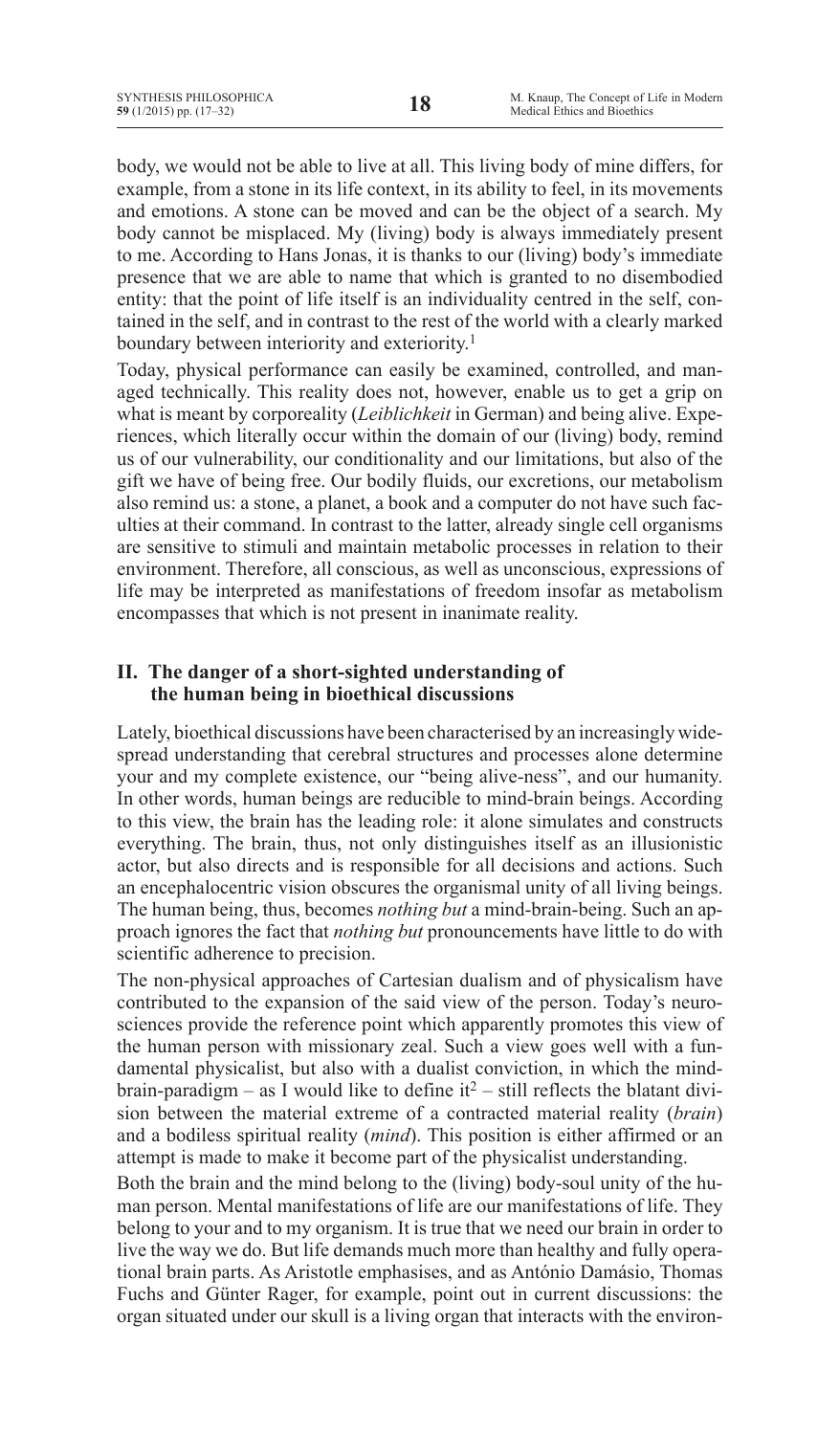ment. And it is the living body, the body filled with life, which takes care of our essential metabolism. It is the living body which gives us the possibility of coming together with other persons and of penetrating our environments. This reality is almost completely ignored if the brain is so extremely foregrounded and the (living) body so extremely marginalised. We ourselves and our life manifestations cannot be narrowed down to that which takes place in our brain. To see human persons reduced to mind-brain beings implies denial of their living physical bodies, and in turn, negation of their alive-ness.3

As absurd as it may sound, the mind-brain-paradigm has been gaining in popularity. Its adherents are extremely active and committed, e.g., when they proclaim that the cerebrum alone is responsible for our reasoning and our freedom. Such an approach has no empirical or philosophical basis. The mind-brain-paradigm seems to have gained in dominance because it is supported by rationality; only that which falls within the mind-brain-paradigm is scientifically acclaimed and may thus expect financial support. In order to be regarded as being up-to-date in the (neuro)sciences, many of our contemporaries regard themselves as lackeys of the encephalon, and no longer as persons able to express the mental through the (living) body.

The mind-brain-paradigm results in a gruesome imbalance: in the case of certain illnesses, only a small aspect of the human being is taken into consideration, and not the human person as a whole (including relatives). $4$  Thomas Fuchs points out that medical treatment which concentrates solely on the cerebrum (e.g., pharmacologically) neither can nor will have the desired healing effect.<sup>5</sup> We may agree with Fuchs that human persons must be dealt with in their organismic entirety. It must be emphasised that medicine should be concerned with the whole living human person, and not merely with the electrical activity of the brain or liver function tests. Hastedt points out that the strict separation of mental and physical illnesses has in itself become a relic of a dualism that is no longer feasible.<sup>6</sup> It is not a bodily machine or the cerebrum that has fallen ill or enjoys the best of health. You and I can become ill; and, in the course of this illness, our life and the life of those who are close to us can drastically be altered. It is against this background that Hastedt has

1

Hans Jonas, *Das Prinzip Leben*, Suhrkamp, Frankfurt/M. 1997, p. 149. ["Der Punkt des Lebens selber: dass es nämlich selbst-zentrierte Individualität ist, für sich seiend und in Gegenstellung gegen alle übrige Welt, mit einer wesentlichen Grenze zwischen Innen und Außen."]

Cf. Marcus Knaup, *Leib und Seele oder mind and brain? Zu einem Paradigmenwechsel im Menschenbild der Moderne*, Alber, Freiburg – Munich 2012.

3 Cf. Thomas Fuchs, "Kosmos im Kopf? Neurowissenschaften und Menschenbild", *Zeitschrift für medizinische Ethik*, Vol. 52 (2006), No. 1, p. 5; Thomas Fuchs, *Das Gehirn – ein Beziehungsorgan. Eine phänomenologischökologische Konzeption*, Kohlhammer, Stuttgart 2008, pp. 16ff.

4

This becomes especially apparent in statements made by Gerhard Roth, who in the face of mental illness is concerned only with brain dysfunction and not the relationship of a person to either fellow human beings or to the environment: "Changing the psyche of the patient through eliminating malfunctioning of the subcortical limbic networks must, therefore, be the goal of all psychotherapy." Gerhard Roth, "Wie das Gehirn die Seele macht" (lecture at *51. Lindauer Psychotherapiewochen*, 2008), http://www.lptw.de/archiv/vortrag/2001/roth.pdf, p. 14.

Cf. Th. Fuchs, "Kosmos im Kopf? Neurowissenschaften und Menschenbild", p. 5.

6

Heiner Hastedt, *Das Leib-Seele-Problem. Zwischen Naturwissenschaft des Geistes und kultureller Eindimensionalität*, Suhrkamp, Frankfurt/M. 21989, p. 314.

<sup>2</sup>

<sup>5</sup>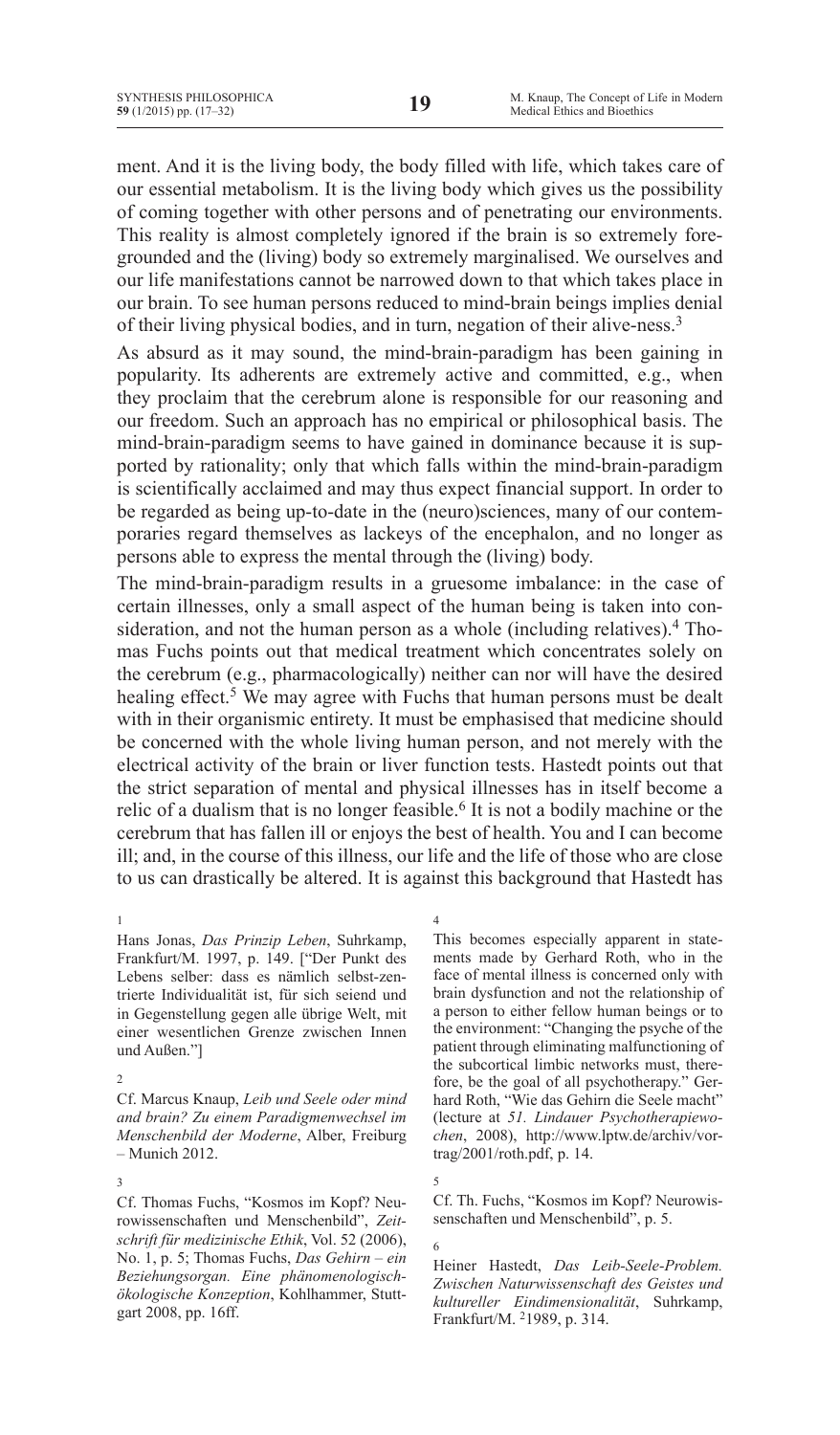stressed that medical care that explains illness only with regard to pathogenic factors is unrealistic.7

I would now like to discuss two ethical consequences which result from the reduction of the human person from an organismic whole to a bodiless mindbrain being: when certain mind competencies or brain structures are not, not yet, or no longer identifiable, the legal protection and the right to life of such persons have been diminished.8

# **III. The beginning of human life**

You and I were born with a (living) body. And it is in our corporeality that we will die one day. Every birthday reminds us that life is a *gift*, which is received from others. *Life*, *love*, and *living body* (*Leben*, *Liebe*, *Leib* in German) are not only linguistically related. That through the physical love between a man and a woman new life can come into being should really fill us with awe.

In modern Western society, the beginning of the human living being does not always originate under favourable circumstances. The question most often discussed concerns the point at which a human being actually becomes a human person. Is there a stage at which you or I were not human beings? In this context, some authors speak of "fully-fledged" personhood. It is quite clear that such personhood begins only when certain *mental capabilities* are available, when, for example, a child is competent to deliberate on herself and her future. But is this situation really so self-evident? We shall see fairly soon that, according to this view of life, embryos and infants have been eliminated as candidates for "fully-fledged" human beings and persons. The consequence of this is as follows: their life does *not* have to be preserved and protected under all circumstances. Abortion or sexual abuse of infants which results in death is not a big "problem". The situation does, however, become problematic when it becomes clear to us that children in a neonatal unit or infant ward, or even embryos, have a living body and a human face like you and I do. The gaze of a toddler gives us an indication of the life of his spirit. The (living) physical body of embryos is completely ignored by such authors. They are of the opinion that they can set the benchmark of the mental manifestations of life that must be present for a human person to be characterised as truly being a "real" human person. Is it not the case that these authors also lived through a stage of life when certain talents and abilities of theirs were only potentially and not actually present in their being? And could it be that, when these authors lie down to sleep at night or – something nobody would wish on them – should they fall into a coma, they too, in accordance with their own criteria, are no longer "fully-fledged" human persons: for in these stages of their lives, certain manifestations of life are not being utilised?

Another group of authors seems to have recognised that this benchmark is not really useful. However, the search for better evidence continues. From this group, one is of the opinion that a watertight argument can be found in the *development of the brain*. The motto of these people is: "When certain brain structures have been formed, then we are dealing with a fully-fledged human being!" Some authors are of the opinion that, in this context, it is necessary to remind ourselves of the issue of brain death (this will be discussed below) and to adopt the following equation: "If certain important brain structures are missing, or if their activity has come to an end, we are no longer dealing with a human person!" Supporters of this ideology seem to be totally impervious to the fact that the embryo is self-evidently *alive* even before it has reached the stage of the forming of cerebral structures. Damásio rightly points out that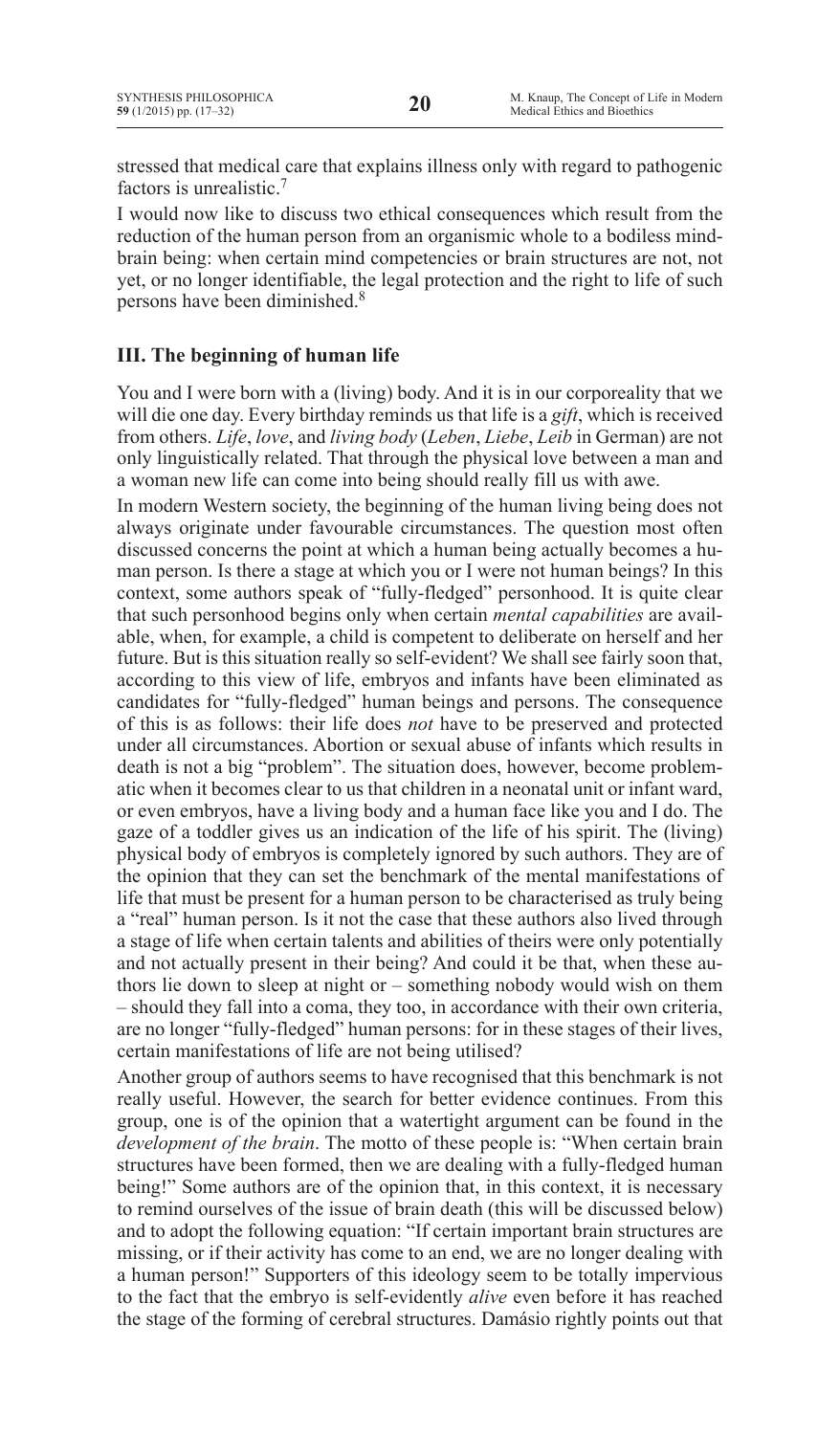life and the life instinct which are within the perimeter which characterises an organism precede the appearance of nervous systems and brains.<sup>9</sup> Like Damásio, we can say that we are here dealing with an organismic whole. Our brain is never quite "complete", but develops throughout our lives. We are, after all, not static beings, but vibrant, dynamic human persons. And this is why the demarcations which have been discussed do not make sense.<sup>10</sup> Günther Rager<sup>11</sup> argues that the process of synaptogenesis is a process of continuous development. And here, the emphasis is on the word "continuous". There is no such thing as a sudden "leap" in the development of the human person. Yet, this is precisely what bioethicists, such as Bernhard Irrgang, suggest when they speak of a 'pre-embryo'.12 By using the prefix 'pre-', he wishes to suggest to his readers that there is a stage in which we are not yet dealing with a "real" human living being, and that at some point a "leap" is made to full personhood. Irrgang is apparently unconcerned with everything being allowed from an "ethical perspective" before this "somersault" takes place. Rager sees this somewhat differently. He refers to the *alive-ness of the embryo*. According to Rager, we are dealing with an organism in its *living entirety*. And it is exactly this which creates the possibility for cerebral structures – and much more – to develop.

This allusion to a *living entirety* is extremely important, particularly from a scientific perspective. It would be rational to claim that, after the coming together of the germ cells, we are dealing with a new human living being. What has come into existence here is not merely biological "wetware". Rager emphasises that it is a *new* biological entity. It is *new* because maternal and paternal genetic makeups have been brought together here. Similarly, Vollmert states that molecular biological research has shown that the biological nature of a living being is determined by the nucleotide sequence of its DNA chain. He emphasises that a living being who possesses a DNA sequence specific to human beings is a human being regardless of the stage of its embryonic growth process it may be at  $-$  i.e., from the very first moment of its fertilisation, the first cell is already a human person.13

Noting the following is of paramount importance: Rager and Vollmert's observations apply irrespective of the question whether the human person has originated from the sexual union of a man and a woman, IVF or cloning. When the nuclear cells unite, a remarkable development is brought about which did not exist prior to this point in time.

"Contrary to the description of the embryo as no more than a cluster of cells is the finding that already at the blastomere stage cells begin to specialise and share out their respective tasks."14

Ibid., p. 311. Cf. M. Knaup, *Leib und Seele oder mind and brain?*, pp. 453–480. António Rosa Damásio, *Ich fühle, also bin ich. Die Entschlüsselung des Bewusstseins*, List, Berlin 62006, p. 170. 10 Cf. Th. Fuchs, *Das Gehirn – ein Beziehungsorgan*, p. 181. 11 Cf. Günter Rager, "Der Status des Embryos", *Verständnis*, Herder, Fribourg – Vienna 2006, pp. 185–249. 12 Bernhard Irrgang, *Einführung in die Bioethik*, UTB, Munich 2005, p. 69. 13 Bruno Vollmert, *Das Molekül und das Leben. Vom makromolekularen Ursprung des Lebens und der Arten*, Rowohlt, Reinbek bei Hamburg 1985, p. 177. 14 Günter Rager, "Biologische Fakten und personales Denken", in: François-Xavier Pu-

tallaz, Bernard N. Schumacher (eds.), *Der* 

9

7

8

in: Günter Rager, *Die Person. Wege zu ihrem*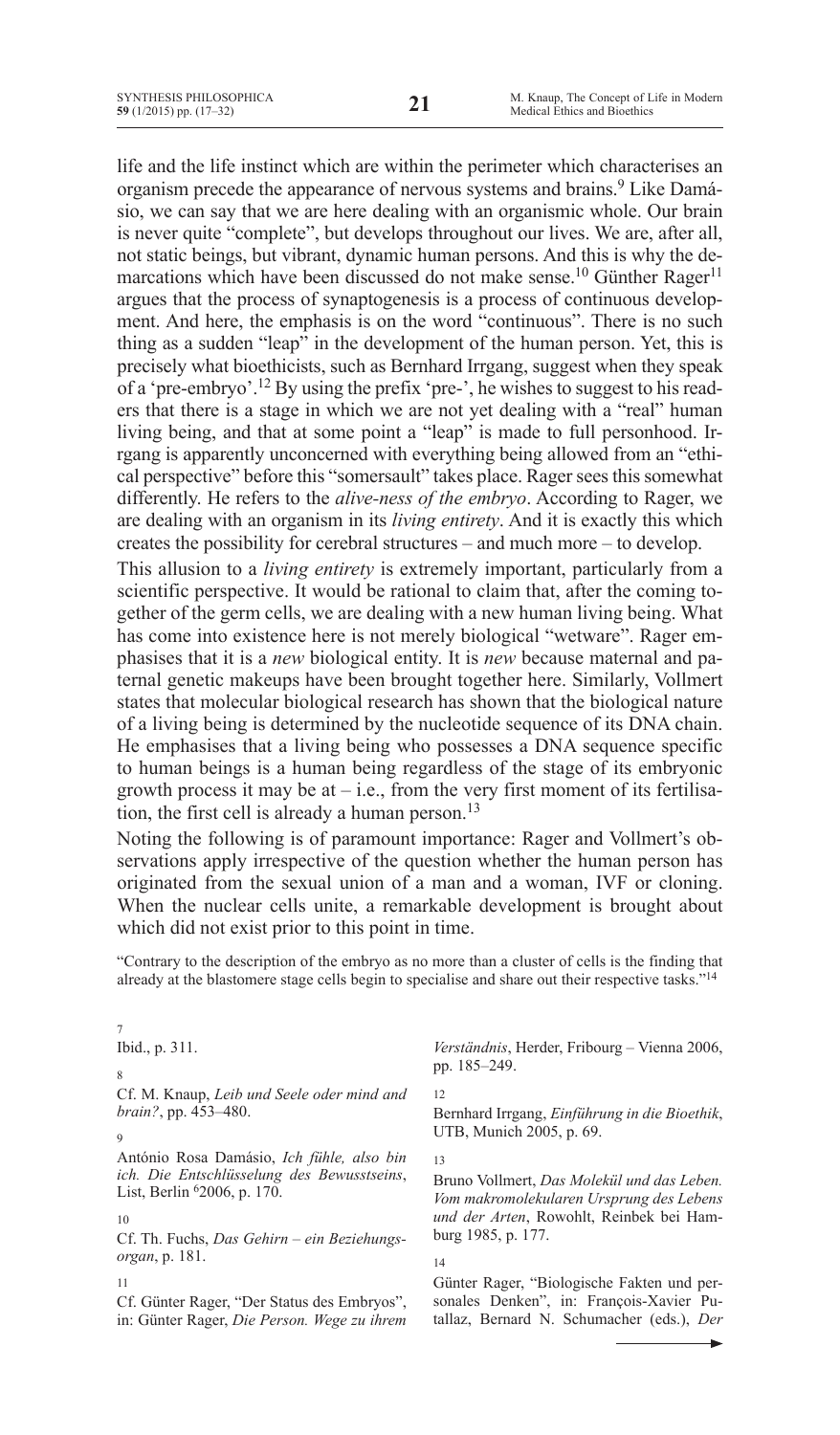Accordingly, it is somewhat surreal to consider that Bernhard Irrgang in his *Einführung in die Bioethik* poses the question of whether a zygote is "a human person in the anthropological sense",<sup>15</sup> and speculates that the human spirit, subjectivity and the like are only present in rudimentary form and only develop in the late stages of pregnancy, or perhaps even after birth.<sup>16</sup> The beginning of the life of the (living) body does not coincide with the beginning of the body of the human person.<sup>17</sup> Irrgang, thus, differentiates between the human body and the (living) body.<sup>18</sup> Accordingly, physicality is taken to exist from the moment of fusion between an egg and a sperm to the moment when the body disintegrates in the grave, and (living) corporeality comes into being with the coming into being of subjectivity and ends at the moment of brain death.<sup>19</sup> Irrgang points out that a (living) body (*Leib*) is present only when subjectivity has come into being. Initially, only a human body (*Körper*) develops.20 Accordingly, the body and the living body are not only differentiated between, but are torn apart.

For Irrgang, the source of all corporeality is the development of the brain.<sup>21</sup> Here 'corporeality' is "a dangerous wolf in sheep's clothing of bioethics", and legitimises the mind-brain picture of the human being. The brain is not understood as being embedded in the organism as a whole, but is understood as the very seat of corporeality.22 According to Irrgang, cerebral processes are the essence of personhood. Your and my cerebral processes are, of course, not excluded. According to Irrgang, the humanly-personal and bodily-constituted life develops after the 25th week of pregnancy.<sup>23</sup> Bodily reality is, thus, not seen as the essential basis within which the brain structures are even able to develop. The (*living) body* is, thus, dependent on the *brain*. <sup>24</sup> The formation of the brain is *sufficient* for important mental life manifestations – subjectivity, for example. One cannot attribute subjectivity to the unborn human living being since it is not yet the author of an action. Thus, Irrgang claims that subjectivity, understood in this way, is also the indicator whether a human living being is entitled to legal protection. Embryos as "pre-personal human physicality"25 only have a right to a diluted measure of inviolability. In this, an apparent ethical benchmark has been discovered regarding research on embryos; and if one assents to this, one accepts their killing.

According to Irrgang, stem cell research needs embryos as "raw materials". And the leitmotif is this: Irrgang knows that, if embryos were accorded dignity, "consuming embryo research" would be unacceptable.26 Irrgang's following statement is to be evaluated on the same basis: provisions permitting abortion within the first three months of pregnancy can be justified only when embryos and foetuses are not accorded any human dignity up to a certain point in time.27 The "value" of embryos created for research purposes has to be appraised in a different way than the ones that have been fertilised in the womb.28 This argument in which Irrgang separates *a life worth living* from *a life not worth living* is reminiscent of the rhetoric used by the National Socialists in Germany:

"… without a doubt, the life of some human persons is less valuable; saving it, thus, has lower priority."29

In the case of an embryo or an infant whose *mind and brain* have not yet fully developed, and where one cannot yet speak of personality in the full sense of the word, certain acts of omission are still possible.<sup>30</sup> According to Irrgang, when a certain "demand" exists (e.g., for research purposes), certain human persons can be killed, particularly when certain faculties with which we assist other mortals have not yet fully evolved. Irrgang claims that the almost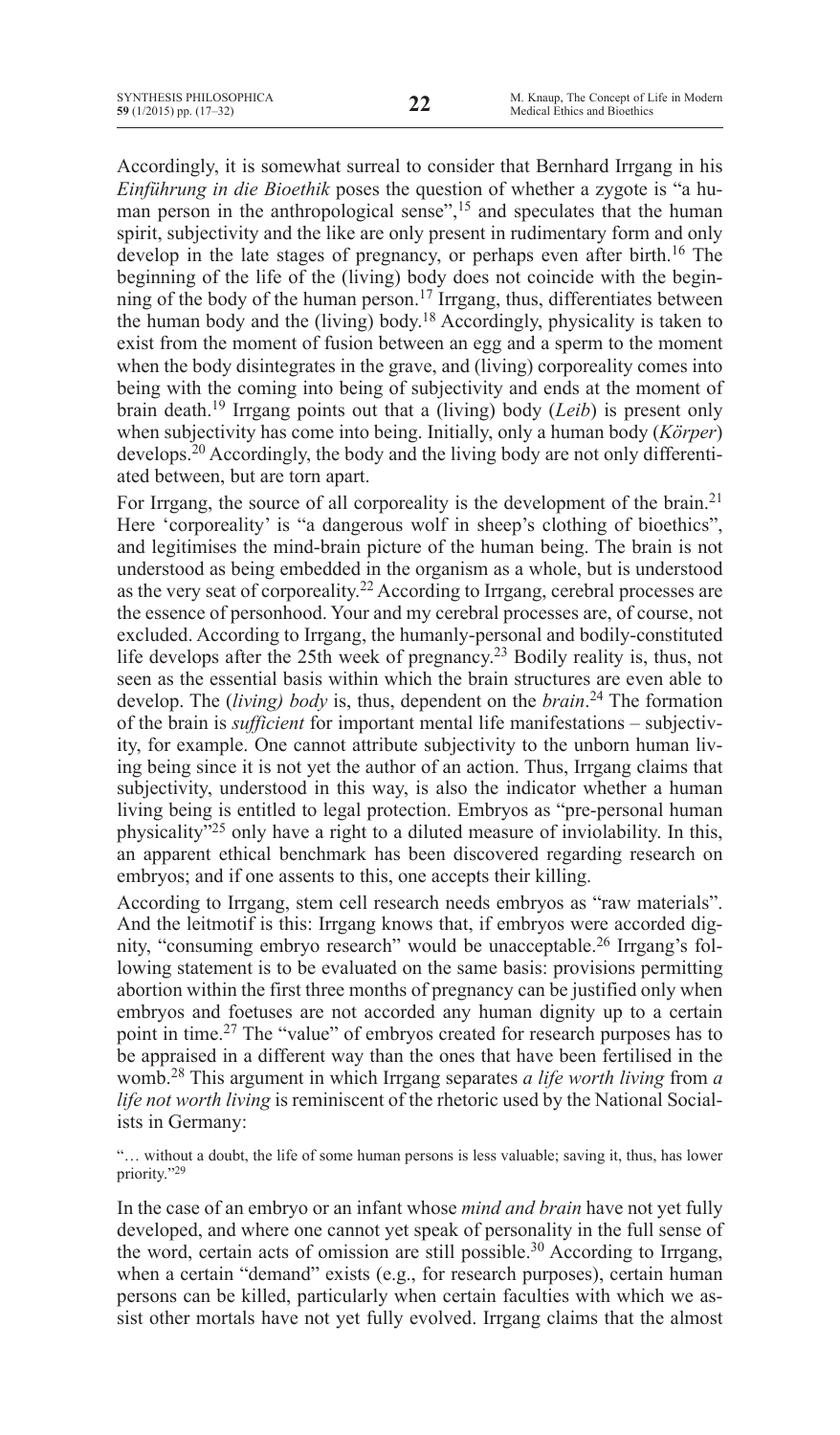limitless right to reproductive self-determination includes the right to select embryos or foetuses, meaning that it also includes eugenic tendencies.<sup>31</sup>

That already unicellular organisms constitute a living whole escapes Irrgang's notice. And this whole is organised, structured or, as we may naturally also say – formed. It is the *form* which holds everything together.32 Irrgang's statements on the zygote are more than questionable from both a biological and a philosophical perspective. His presumption that the spirit/soul is only added during the course of time is not feasible and collapses fairly soon given that, already at this stage of life, a formal principle is identifiable. Günter Rager correctly points out that already in the zygote and the following blastomeric stages we see an exchange of molecules between the individual and the environment.

"The unity of zygotes and blastomeres is, however, guaranteed through the targeted control of metabolism which takes place in the protected space of *Zona pellucida*. Thus, on the one hand, we have materiality which allocates a certain space and designates boundaries to individuals, which anchors these individuals within space and time, and gives them their individuality. On the other hand, we have a form which guarantees not only the survival of zygotes, but also their unity and further development."33

The life of human persons can be described as a development. Development is typically human. From the beginning, our genetic makeup is fully available. Entelechy, *form*, is present from the beginning. They do not ensue at a later date. Just like you or I or a professor concerned with bioethical questions, a totipotent cell with a double set of chromosomes is likewise a member of the human family. It is, thus, absurd to link the legal protection of an embryo to the question of where an embryo is (in a research laboratory, or in the womb). It is obvious that the life contexts and faculties of an embryo are different

*Mensch und die Person*, Wissenschaftliche Buchgesellschaft, Darmstadt 2008, p. 65. 15 B. Irrgang, *Einführung in die Bioethik*, p. 20. 16 Ibid., p. 21. 17 Ibid., p. 38. 18 Ibid., pp. 41, 60. 19 Ibid., p. 45. 20 Ibid., p. 46. ["Von einem Leib kann erst die Rede sein, wenn sich eine Subjektivität ausgebildet hat. Zunächst entwickelt sich ein menschlicher Körper."] 21 Ibid., p. 45. 22 Ibid.  $23$ Ibid., p. 66. 24 Ibid., p. 45. 25 26 27 28 29 30 31 32 33

Ibid., p. 46 ["präpersonale menschliche Körperlichkeit"].

```
Ibid., p. 52.
Ibid., p. 151.
Ibid., p. 50.
Ibid., p. 47.
Ibid., p. 161.
Ibid., p. 151.
```
This Aristotelian thought is taken up well by Fuat S. Oduncu, "Moralischer Status von Embryonen", in: Marcus Düwell, Klaus Steigleder (eds.), *Bioethik. Eine Einführung*, Suhrkamp, Frankfurt/M. 2003, pp. 213–220, esp. pp. 215ff.

G. Rager, *Die Person*, p. 159ff.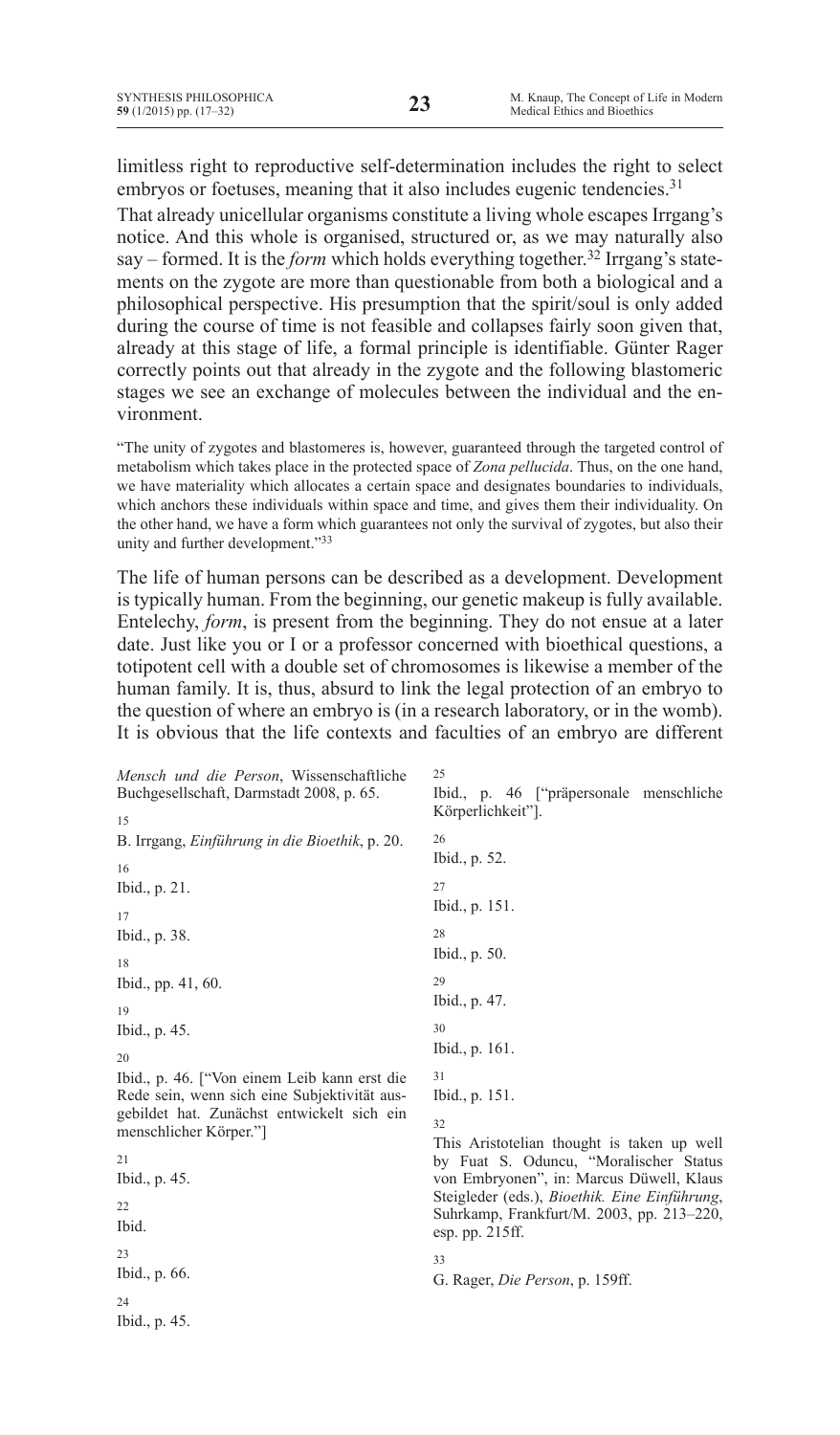from yours and mine. This cannot be denied. It is, however, important to recognise that these contexts and faculties are already given in the foetus and later reach maturity. Rager points out that the living body with its boundaries and its possibilities of regulation is the guarantor of the identity and survival of the biological individual.34 Without exception, each embryo is a (living) body-spirit unity, a living wholeness of form and matter. Fatal consequences accompany the reduction of the human person to the mind-brain-paradigm, i.e. to the existence or non-existence of brain structures and mind faculties. It is important to remember the new re-formulation of the Hippocratic Oath at the World Medical Association in 1948 in Geneva stating that the life of the human person should be maintained with deepest reverence from the moment of conception.35

# **IV. The dying human person: brain death criteria and manifestations of life**

Let me mention a second example. In response to the mind-brain-paradigm and the resultant glorification of the human brain, a *new definition* was given birth to in the 20th century, a definition of when a member of the Homo sapiens species is actually dead. What was new to this definition was that *brain death* would now be interpreted as the *death of the whole human living being*, while breathing and heart activity could continue to be maintained.

How did it come to this point? It is widely known that, during the last century, there were many medical changes and innovations. Part of this is that, since the end of the 1950s, with the help of respirators, medicine has been able to provide artificial respiration for long periods of time. This was great progress. However, a number of drawbacks soon became apparent: researchers, such as the Frenchmen Mollaret and Goulon, discovered in this context that there may be situations in which the breathing of a human person can be ensured, and the heart continues to beat in the chest cavity, but no cerebral manifestations of life are accessible. The technical medical term for such situations is 'coma depassé'. What is important in relation to the topic under discussion is that these human persons were definitely not regarded as being dead. They were patients. In der Schmitten emphasises that, after the prevalence of cardiopulmonary resuscitation and the introduction of external cardiac massage, the number of patients who lived in *coma depassé* increased. Patients continued to live despite cardiovascular and respiratory arrest, and with irreversible brain damage. $36$ 

A solution had to be found. In the late summer of 1968, several things changed. A committee of the *Harvard Medical School* in the USA revised the approach to *coma depassé*. Patients who found themselves in this situation were no longer regarded as being comatose, they were now dead. Being alive was reduced to what was or was no longer possible in the cerebrum. Brain death, it was agreed, was when physicians could no longer identify any recognisable functions of the cerebrum (a flat electroencephalogram). This was not the only criterion. Spontaneous breathing and reflexes also had to be considered to be absent.<sup>37</sup> We should not ignore the revolutionary nature of this decision: personhood now ends when brain faculties are no longer diagnosable. Thus, the death of one part of our selves (*meros*), namely that of the brain, was to be the same as the death of the whole human organism.<sup>38</sup> From that point on, once this diagnosis has been made, vital life support measures need not be taken.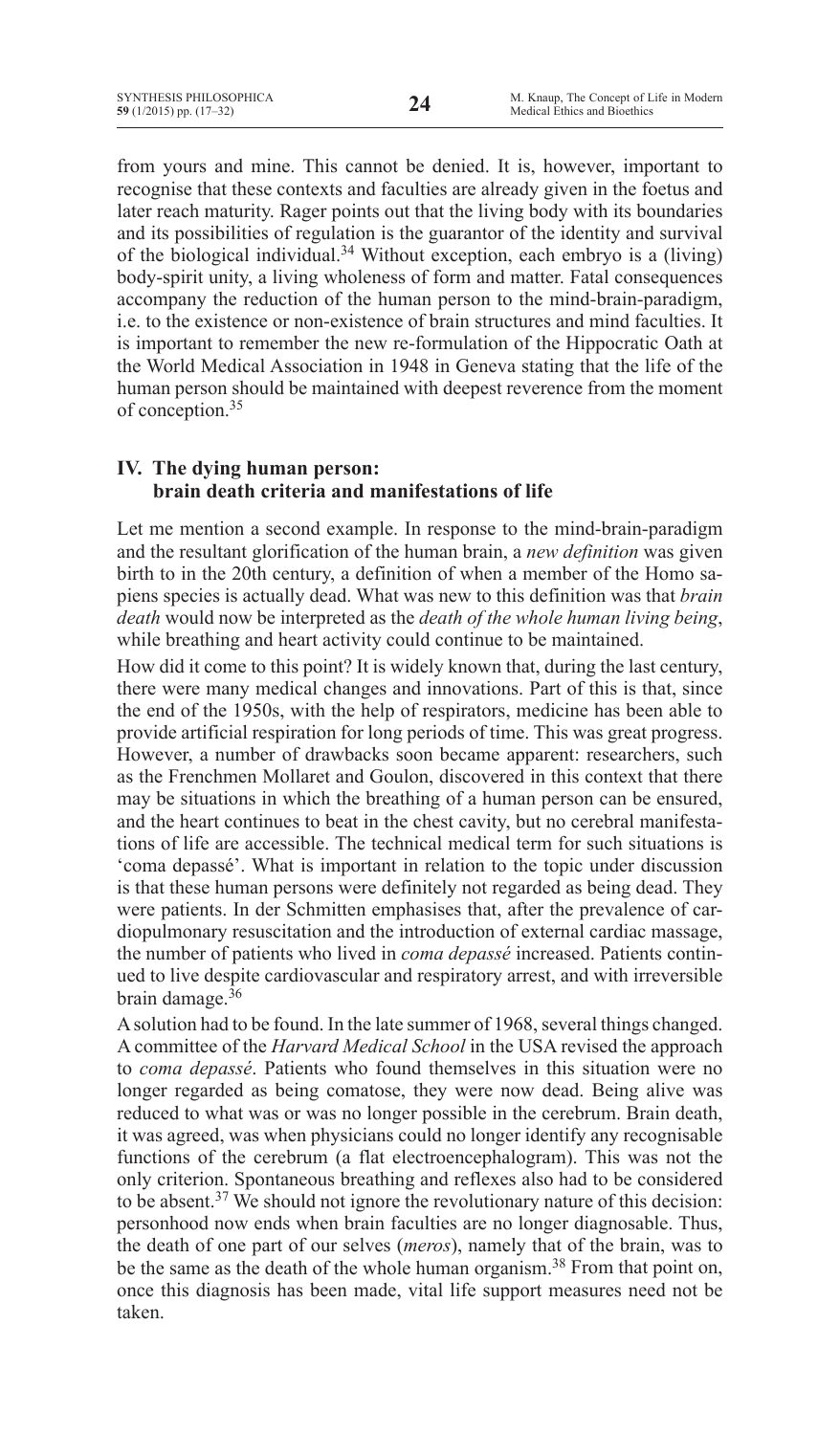Hans Jonas was one of the first to voice concerns over this development: through this strategic course of action, a way had been opened to serve the interests of transplantation medicine.<sup>39</sup> I have already mentioned that, in the course of embryo research, Irrgang has spoken of "human raw materials". Here, we have a similar situation: "harvesting" the largest number of the best possible ("fresh and alive") organs. Jonas argues that the point for this move was to bring forward the time of declaration of death. This means that permission is given not only to turn off the heart-lung machine, but – alternatively – also vice versa: to continue to use this and other life support equipment so as to keep the body in a state which, according to earlier definitions, would have been regarded as 'life'. Jonas points out that, according to the new definition, this status of the body is no more than a simulation of life. And he adds that the rationale for this is that the organs and tissues are now made available under ideal conditions, conditions which, at an earlier date, would have fulfilled the criteria for vivisection.<sup>40</sup> Even Peter Singer, who is widely known for having triggered controversial discussions about the legal protection of life, comments that the change in our understanding of death, which excluded brain dead persons from the moral community, was one of the first in a number of dramatic changes in our understanding of life and death.<sup>41</sup>

Authors with such different approaches as Hans Jonas and Peter Singer nevertheless agree that the new definition of death resulted from an *agreement*. A consensus was reached that from now on patients will be declared brain dead. As it has already been mentioned, this opens completely new opportunities for organ transplantation medicine. An organ, such as the heart, for example, cannot be transplanted if one waits until all manifestations of life have come to an end.

Descartes advised that human beings should rise to become the Lord and Master of life and death. By bringing forward the time of declaration of death, this is even more successful. Physicians prepare a checklist and decide when a patient is no longer a patient, but a corpse. The image of the person made in the image of the machine comes to mind: old and defective parts of the "human person machine" are scrapped and, if possible, replaced by others which are still fully functional.

"To declare a person dead whose warm blood still pulses through his veins remains a prerogative reserved for our progressive age."42

37

#### 34

Günter Rager, "Neuronale Korrelate von Bewusstsein und Selbst", in: Günter Rager,Josef Quitterer, Edmund Runggaldier (eds.), *Unser Selbst. Identität im Wandel der neuronalen Prozesse*, Schöningh, Paderborn – Munich – Vienna – Zurich  $2$ 2003, p. 37.

#### 35

Taken from: Peter Singer, *Leben und Tod: der Zusammenbruch der traditionellen Ethik*, Fischer, Erlangen 1998, p. 94.

### 36

Johannes Hoff, Jürgen in der Schmitten, "Kritik der 'Hirntod'-Konzeption. Plädoyer für ein menschenwürdiges Todeskriterium", in: Johannes Hoff,Jürgen in der Schmitten (eds.), *Wann ist der Mensch tot? Organverpflanzung und "Hirntod"-Kriterium*, Rowohlt, Reinbek bei Hamburg 1994, p. 155.

Cf. Hans Jonas, *Technik, Medizin und Ethik. Zur Praxis des Prinzips Verantwortung*, Suhrkamp, Frankfurt/M. 1987, p. 220.

38 Ibid., p. 220. 39 Ibid., pp. 220, 224. 40 Ibid., p. 221. 41

P. Singer, *Leben und Tod: der Zusammenbruch der traditionellen Ethik*, p. 28.

42

J. Hoff, J. in der Schmitten, "Kritik der 'Hirntod'-Konzeption", p. 154.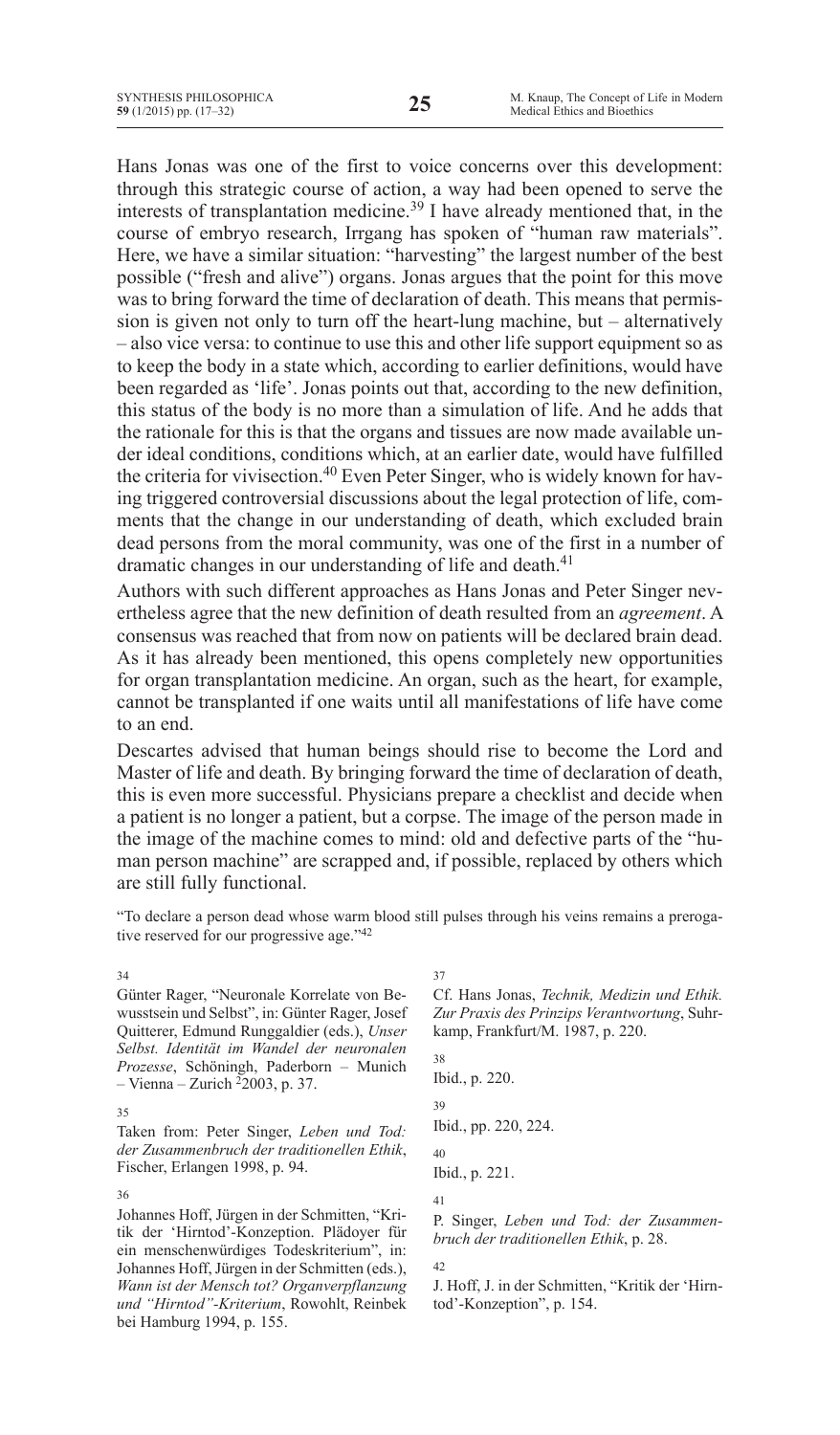Many disciples of the brain death criterion rarely mention that there is no uniform globally accepted definition of what is meant by "brain death". Literature suggests that we can speak of three hundred different definitions.<sup>43</sup> This is not a small number indeed. It should not be lightly dismissed that you or one of your loved ones may be declared dead in some hospitals around the world, while in some others physicians may well be convinced that they have in their care a patient and not a corpse to whom medical care and a pension are due. No human person may be declared dead, not even when the chances of life of very ill persons need to be optimised.

In this context, I would like to draw attention to another aspect: according to statistics, one in one thousand infants born in Germany is born with anencephaly. The diencephalon (interbrain), the cerebellum and the mesencephalon of these infants (numerically, there are more girls than boys) are severely impaired or atrophied. In addition, their meninges, the cerebrum and the bony skull have not developed properly. Physicians point out that the brainstem of such infants can apparently only fulfil its service in the total organism in a very limited manner.<sup>44</sup> Some authors speak emphatically of a "primitive form" of life".45 For them, this means that under no circumstances can such infants be regarded as "meaningful human life" in the true sense of the word.<sup>46</sup> This is clear. Peter Singer, nonetheless, adheres to the principle that anencephalic children and children with a defunct cortex can move their limbs, can sneeze, cry and apparently also smile.47 Thus, Singer argues that these children are not dead. Yet, the presence of a conscious mental manifestation of life is denied to them, something he believes is constitutive of human personhood, and so he suggests that, instead of changing the definition of death in such a way that would make anencephalic children and those with a defunct cortex be legally declared dead,

"… it is better to allow the legal harvesting of organs from living children who have beyond doubt been diagnosed either with anencephaly or with the destruction of the cortex."48

The honesty and consequences inherent in Singer's above thoughts are truly frightening. Instead of adapting definitions to suit the situation, he suggests that organ removal from living children should be allowed, since the mental abilities and neuronal structures are not completely developed in the full sense of the word. In his opinion, the easiest means of attaining the desired goal is to be allowed to remove these children's organs.<sup>49</sup> He puts the brain on the throne of the "seat of consciousness".<sup>50</sup> Similarly, in Jeff McMahan's statements on anencephalic infants, the characteristic reduction of the human person to mind and brain all too obviously reflects the mind-brain-paradigm. He writes that you and I are primarily mind beings, and that a new-born infant born with anencephaly is fundamentally different.

"It is no more than an organism – a permanently vacant human organism."<sup>51</sup>

Anencephalic infants are "only" organisms! One can only marvel at such profound insights. The fact that these organisms are alive is being ignored. That these organisms are seen as being "permanently vacant" is an indication of the skewed assessment that all manifestations of life in organisms flow from the brain, that the essence of a human person is found in the *mind and brain*. In discussing Rager's work, I have pointed out that the (living) body-soul unity first evolves in the course of the embryonic development of brain structures. While it is actually true that a heart, lungs and a brain are present right from the beginning, something alive is nevertheless already present, from which all the rest will evolve. It is scientifically not tenable to say that alive-ness begins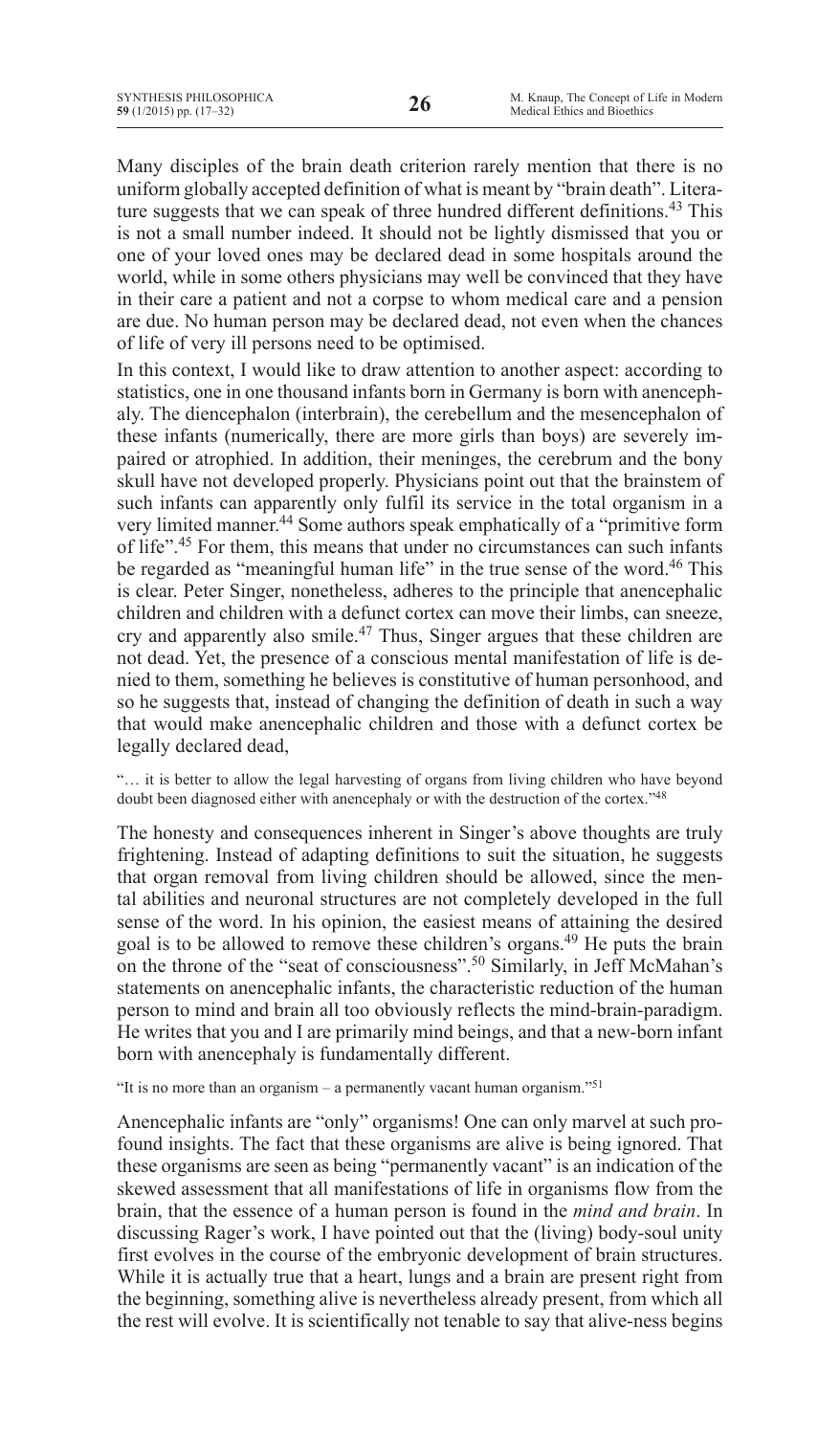only when cerebral functions are present. The US neurologist Shewmon comments:

"Integrat*ion* does not necessarily require an integrat*or*, as plants and embryos clearly demonstrate. […] The integrative functions of the brain, important as they are for health and mental activity, are not strictly necessary for, much less constitute, the life of the organism as a whole. [...] the body without brain function is surely very sick and disabled, but not dead."<sup>52</sup>

The majority of authors who hold the brain death concept comprehensible locate mental manifestations of life in the cerebrum, i.e., they claim that brain processes and mental manifestations of life are identical. Other authors claim that, because that which is essential in defining personhood is missing, brain dead persons are no longer spirit filled. What lies behind these statements is reckless non-physicality. In the context of this discussion, Detlef B. Linke has called attention to the fact that, in the event of brain death, at least ninetyseven per cent of the organism is still alive.<sup>53</sup> Thus, it is already mathematically ridiculous to declare such an organism dead. Such an organism has not yet collapsed and still exhibits a number of life manifestations. In the event of brain death, many organismic functions remain present – often not only for a few hours, but for several weeks. In contrast to corpses, in such (living) bodies, there is no sign of livor mortis, coldness or stiffness. It is important to note what continues to be present: for example, metabolism which is part and parcel of the alive-ness of organisms. Those who have been declared dead still digest food and produce excretions. The heart of those who are brain dead is still beating and their injuries can still heal. Their body temperature can rise again. The skin of those who are brain dead can develop a holiday-like tan in the sun. All these phenomena have not yet been observed after death.

Brain dead men can still have an erection so that, under certain conditions, they are still in a position to father children. In the era of Viagra, it seems strange that physicians who themselves might be suffering from potency re-

43 Cf. Manfred Balkenohl: "Der Hirntod – Zur Problematik einer neuen Todesdefinition", in: *Theologisches. Katholische Monatsschrift*, Vol. 37 (2007), No. 1–2, p. 54. Similarly, there is no uniform brain death definition in Europe either. A tabular overview can be found in: Hans-Peter Schlake, Klaus Roosen, *Der Hirntod als der Tod des Menschen*, Neu-Isenburg DSO, Würzburg 22001, p. 61.

#### 44

Cf. Fritz K. Beller, Kerstin Czaia, *Hirnleben und Hirntod – erklärt am Beispiel des anencephalen Feten* (*Medizinische Materialien*, Vol. 17), Zentrum für medizinische Ethik, Bochum 1988; H.-P. Schlake, K. Roosen, *Der Hirntod als der Tod des Menschen*, pp. 73–75.

#### 45

H.-P. Schlake, K. Roosen, *Der Hirntod als der Tod des Menschen*, p. 74.

# 46

Ibid.

 $47$ 

P. Singer, *Leben und Tod: der Zusammenbruch der traditionellen Ethik*, p. 44.

48 Ibid., p. 57. 49 Ibid., p. 52. 50 Ibid., p. 44. 51

Jeff McMahan, *The Ethics of Killing. Problems at the Margins of Life*, Oxford University Press, Oxford 2002, p. 451. Taken from: Bernd N. Schumacher, "Zur Definition des menschlichen Todes", in: F.-X. Putallaz, B. N. Schumacher (eds.), *Der Mensch und die Person*, pp. 54ff.

52

D. Alan Shewmon, "The Brain and Somatic Integration: Insights into the Standard Biological Rationale for Equating 'Brain Death' with Death", *Journal of Medicine and Philosophy*, Vol. 26 (2001), No. 5, p. 473.

53 Cf. Detlef B. Linke, *Hirnverpflanzung. Die erste Unsterblichkeit auf Erden*, Rowohlt, Reinbek bei Hamburg 1993, p. 120.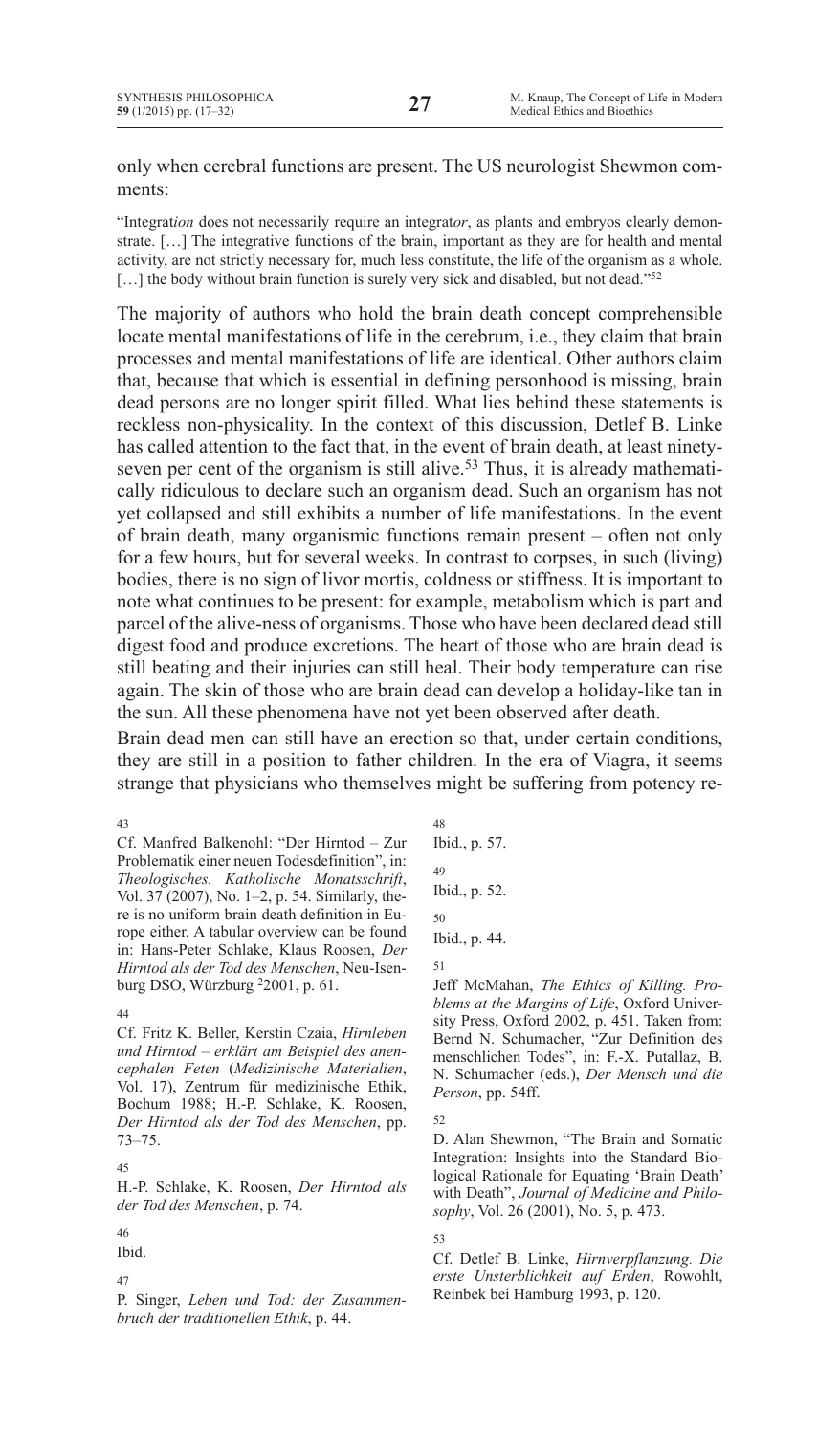lated issues should declare their patients who may well have fewer difficulties in begetting children than the physicians themselves – dead. And, in contrast to quite a few women who cannot carry a child to full term, being able to bear a child is not impossible for brain dead women. In order to be able to save the child of such a woman, doctors involved in the treatment of such cases speak of a "brain dead-*living*-womb".54 Defenders of the brain death concept also have to take a position.<sup>55</sup> Schlake and Roosen advise against the "metaphysical glorification of simple vital processes".56 According to them, this is merely "a manifestation of residual life forms which are being realised on the level of primitive vegetative residual functions".57 In both these instances, the notion of vital (life) processes and life forms are mentioned. And it is precisely these terms that indicate that we are dealing with living beings, and not with those who are dead. The various manifestations of the life of those who are "brain dead" cannot be explained without a dynamic auto-organisation and integration of the entire living organism.<sup>58</sup> They are also different from the mere existence of a stone or a planet.

"In the hylomorphic view, 'mind' (or 'psyche') and 'soul' are not synonymous; but the soul is *both* the principle of the immaterial aspects of the mind *and* the substantial form of the body, making it precisely an organism as a whole. So long as the organism is present, the soul is necessarily present."59

In this context, several neurobiologists emphasise that all organs contribute to the maintenance of an organism. There is no hierarchy of organs worth mentioning. According to this understanding, the cerebrum is not the indispensable authority in the upkeep of our life contexts.60 In the event of kidney failure, nobody speaks of kidney death or of the death of a beloved fellow human being. Why is the brain then assigned this special role? An organism is dead only when the entire organism has collapsed.

"Advocates of the brain death criterion continue to maintain that the remaining functions of brain dead organisms are no more than the activity of the subsystems of a lost whole. Yet, the often complex organisation of these functions can only be maintained through the interaction of the remaining subsystems at the level of the whole organism. Such cooperation does not need a central intermediary instance."61

Proponents of the brain death criterion start from the basic premise that

"… personality of the human person, the individual unmistakable whole of a human existence, is bound to consciousness, and therewith substantially and alone to the brain."62

How are we to then understand the unconscious functions which are, after all, a large part of the manifestation of life? Do these not belong also to us as living beings? In the light of these numerous manifestations of life, is it right to claim that conscious functions constitute the whole of the human person? Is it a scientific fact that we can be equated with our conscious mental manifestations of life?

In our day-to-day encounters with one another, it is not our brain that is central, but our (living) body. Our (living) body grants us the opportunity to meet one another. This could be the starting point for this important bioethical question. I experience even irreversibly comatose human persons in their living corporeality. When I put the hand of such a person in mine, it definitely feels very different from the hand of a corpse in a coffin. As long as even some vital functions continue to exist, we are still in the presence of a (living) body. And this (living) body deserves our respect.

The criteria we apply in answering the question of when a human person may be declared dead must not be opportunistic. We can only say the following: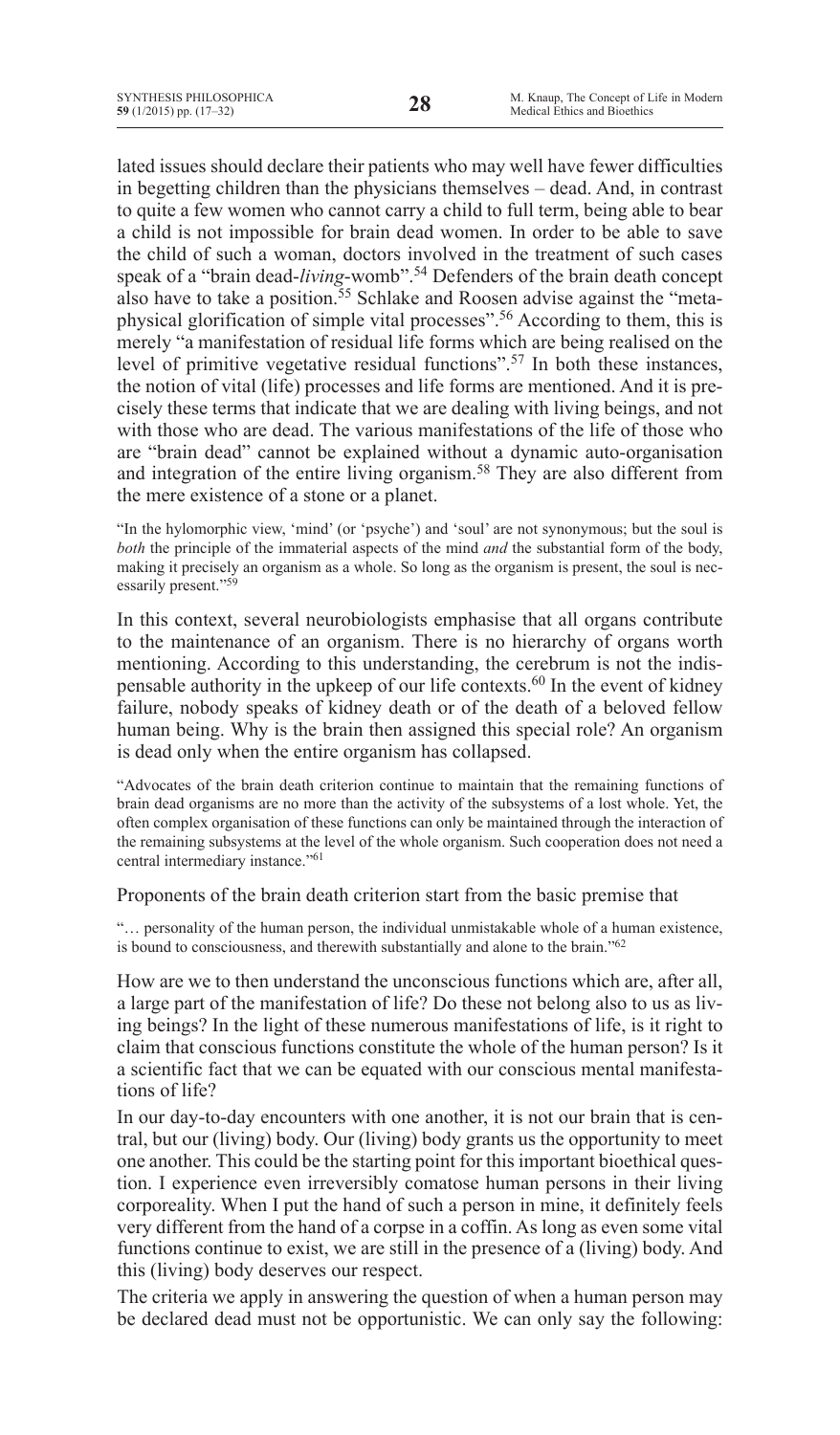a human person is dead when all life functions of this organism have been suspended, when this organism no longer possesses entelechy, no longer has a soul. The exact point when this occurs cannot be determined, not even with the support and help of computers and imaging methods. This lack of clarity, Jonas tells us, is the final state of not knowing the exact borderline between life and death. And he underlines that this lack of knowledge demands that priority be given to the assumption that life still exists.

"It should enable us to resist the temptation to follow pragmatic recommendations concerning the definition of death."63

## **V. Conclusion**

My main concern has been to draw attention to a prevalent point of view according to which the brain is considered to be that which determines our entire personhood and aliveness. Moreover, the brain is sometimes even expected to bring forth our very selves and the world in which we live. The biggest problem with this approach is that the living unity disappears from sight, and the argument given to counter the latter is that it is sufficient to explore and analyse neuronal processes well, so as to understand the mental manifestations of life, to understand you and me. In here discussing this issue, we have looked more closely at the beginnings of our personhood and the definition of brain death.

54

Hans Jonas, "Brief an Hans-Bernhard Wuermeling", in: J. Hoff, J. in der Schmitten (eds.), *Wann ist der Mensch tot?*, p. 25.

55

According to the German Medical Council, any such pregnancy is to be understood as an autonomous placenta function.

56

H.-P. Schlake, K. Roosen, *Der Hirntod als der Tod des Menschen*, p. 85.

57

Ibid.

58

Josef Seifert, *Das Leib-Seele-Problem und die gegenwärtige philosophische Diskussion. Eine systematisch-kritische Analyse*, Wissenschaftliche Buchgesellschaft, Darmstadt 21989, p. 242.

59

D. Alan Shewmon, "Constructing the Death Elephant: A Synthetic Paradigm Shift for the Definition, Criteria, and Tests for Death", *Journal of Medicine and Philosophy*, Vol. 35 (2010), No. 3, p. 268.

60

Cf. Gerhard Roth, Ursula Dicke, "Das Hirntodproblem aus der Sicht der Hirnforschung", in: J. Hoff, J. in der Schmitten (eds.), *Wann ist der Mensch tot?*, pp. 51–59; Gerhard Roth, *Aus Sicht des Gehirns*, Suhrkamp, Frankfurt/ M. 2003, pp. 192ff.

61

J. Hoff, J. in der Schmitten, "Kritik der 'Hirntod'-Konzeption", p. 185.

62

H.-P. Schlake, K. Roosen, *Der Hirntod als der Tod des Menschen*, p. 77.

63

H. Jonas, "Brief an Hans-Bernhard Wuermeling", pp. 24ff. Jonas suggests the following as the benchmark: *brain death plus heart death plus death of every other indication* (H. Jonas, *Technik, Medizin und Ethik*, p. 222, cf. p. 233). "One can speak of the death of an organism as a whole only when *all* vital functions on every level of the organism as a whole have really come to an end" (J. Hoff, J. in der Schmitten, "Kritik der 'Hirntod'-Konzeption, p. 222).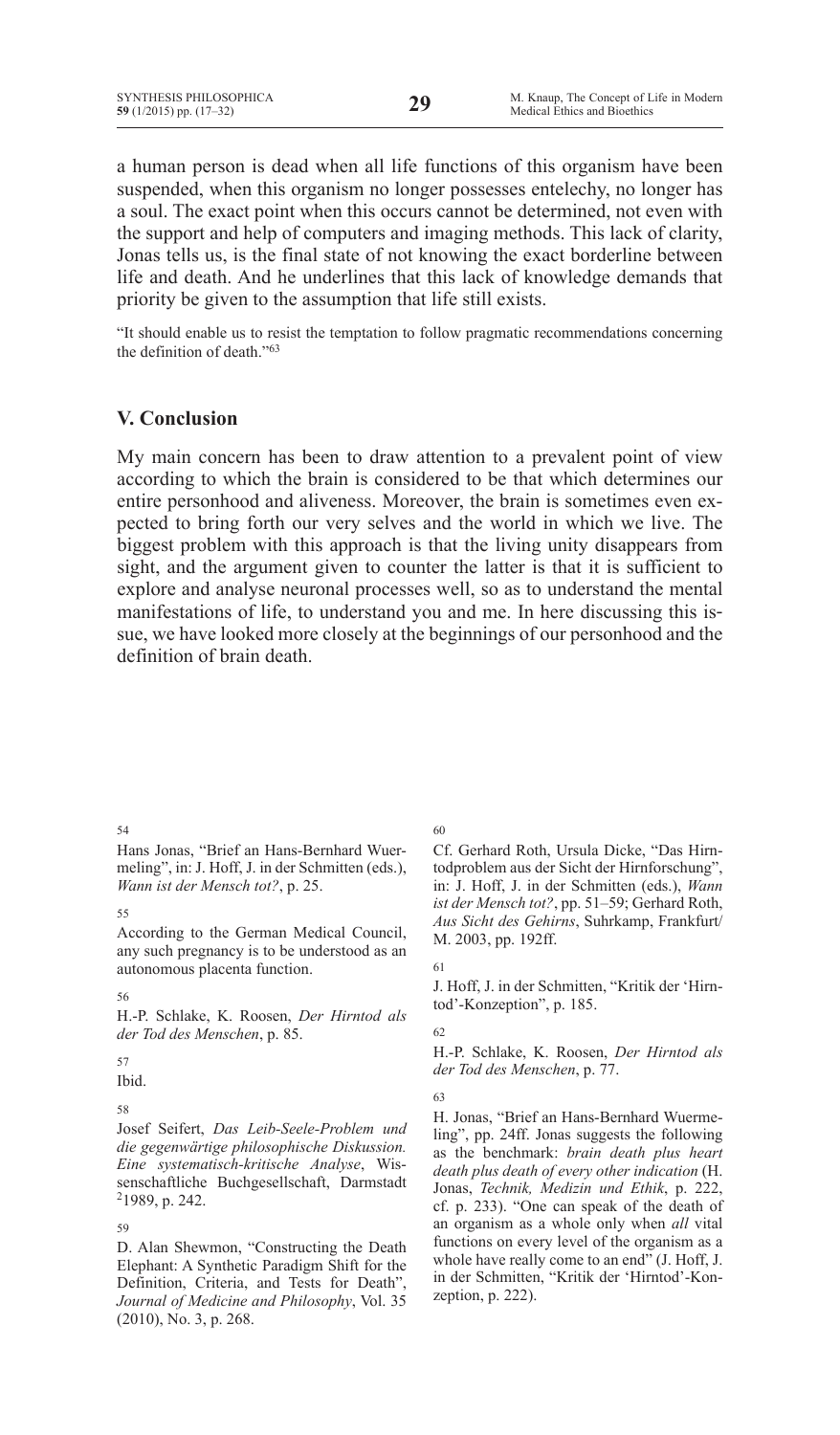## **References**

Balkenohl, Manfred, "Der Hirntod – Zur Problematik einer neuen Todesdefinition", in: *Theologisches. Katholische Monatsschrift*, Vol. 37 (2007), No. 1–2, pp. 51–64.

Beller, Fritz K.; Czaia, Kerstin, *Hirnleben und Hirntod – erklärt am Beispiel des anencephalen Feten* (*Medizinische Materialien*, Vol. 17), Zentrum für medizinische Ethik, Bochum 1988.

Damásio, António Rosa, *Ich fühle, also bin ich. Die Entschlüsselung des Bewusstseins*, List, Berlin <sup>6</sup>2006.

Fuchs, Thomas, "Kosmos im Kopf? Neurowissenschaften und Menschenbild", *Zeitschrift für medizinische Ethik*, Vol. 52 (2006), No. 1, pp. 3–14.

Fuchs, Thomas, *Das Gehirn – ein Beziehungsorgan. Eine phänomenologisch-ökologische Konzeption*, Kohlhammer, Stuttgart 2008.

Hastedt, Heiner, *Das Leib-Seele-Problem. Zwischen Naturwissenschaft des Geistes und kultureller Eindimensionalität*, Suhrkamp, Frankfurt/M. ²1989.

Hoff, Johannes; In der Schmitten, Jürgen, "Kritik der 'Hirntod'-Konzeption. Plädoyer für ein menschenwürdiges Todeskriterium", in: Johannes Hoff, Jürgen in der Schmitten (eds.), *Wann ist der Mensch tot? Organverpflanzung und "Hirntod" -Kriterium*, Rowohlt, Reinbek bei Hamburg 1994, pp. 153–252.

Irrgang, Bernhard, *Einführung in die Bioethik*, UTB, Munich 2005.

Jonas, Hans, *Technik, Medizin und Ethik. Zur Praxis des Prinzips Verantwortung*, Suhrkamp, Frankfurt/M. 1987.

Jonas, Hans, "Brief an Hans-Bernhard Wuermeling", in: Johannes Hoff, Jürgen in der Schmitten (eds.), *Wann ist der Mensch tot? Organverpflanzung und "Hirntod"-Kriterium*, Rowohlt, Reinbek bei Hamburg 1994, pp. 21–27.

Jonas, Hans, *Das Prinzip Leben*, Suhrkamp, Frankfurt/M. 1997.

Knaup, Marcus, *Leib und Seele oder mind and brain? Zu einem Paradigmenwechsel im Menschenbild der Moderne*, Alber, Freiburg – Munich 2012.

Linke, Detlef B., *Hirnverpflanzung. Die erste Unsterblichkeit auf Erden*, Rowohlt, Reinbek bei Hamburg 1993.

McMahan, Jeff, *The Ethics of Killing. Problems at the Margins of Life*, Oxford University Press, Oxford 2002.

Oduncu, Fuat S., "Moralischer Status von Embryonen", in: Marcus Düwell, Klaus Steigleder (eds.), *Bioethik. Eine Einführung*, Suhrkamp, Frankfurt/M. 2003, pp. 213–220.

Rager, Günter, "Neuronale Korrelate von Bewusstsein und Selbst", in: Günter Rager, Josef Quitterer, Edmund Runggaldier (eds.), *Unser Selbst. Identität im Wandel der neuronalen Prozesse*, Schöningh, Paderborn – Munich – Vienna – Zurich 2003, pp. 15–59.

Rager, Günter, *Die Person. Wege zu ihrem Verständnis*, Herder, Fribourg – Vienna 2006.

Rager, Günter, "Der Status des Embryos", in: Günter Rager, *Die Person. Wege zu ihrem Verständnis*, Herder, Fribourg 2006, pp. 185–249.

Rager, Günter, "Biologische Fakten und personales Denken", in: François-Xavier Putallaz, Bernard N. Schumacher (eds.), *Der Mensch und die Person*, Wissenschaftliche Buchgesellschaft, Darmstadt 2008, pp. 63–72.

Roth, Gerhard, "Wie das Gehirn die Seele macht" (lecture at *51. Lindauer Psychotherapiewochen*, 2008), http://www.lptw.de/archiv/vortrag/2001/roth.pdf.

Roth, Gerhard; Dicke, Ursula, "Das Hirntodproblem aus der Sicht der Hirnforschung", in: Johannes Hoff, Jürgen in der Schmitten (eds.), *Wann ist der Mensch tot? Organverpflanzung und "Hirntod"-Kriterium*, Rowohlt, Reinbek bei Hamburg 1994, pp. 51–59.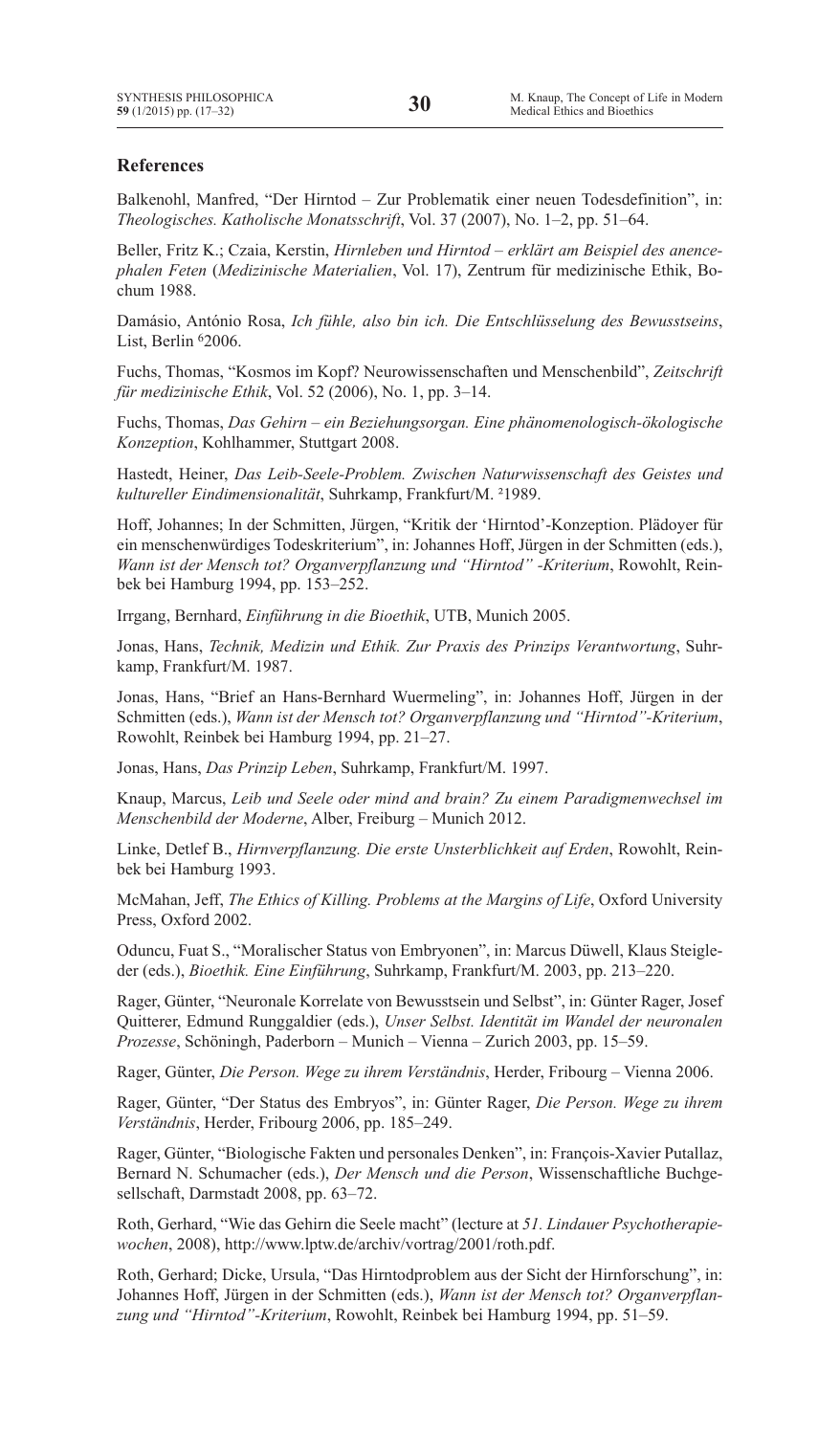Roth, Gerhard, *Aus Sicht des Gehirns*, Suhrkamp, Frankfurt/M. 2003.

Seifert, Josef, *Das Leib-Seele-Problem und die gegenwärtige philosophische Diskussion. Eine systematisch-kritische Analyse*, Wissenschaftliche Buchgesellschaft, Darmstadt ²1989.

Schlake, Hans-Peter; Roosen, Klaus, *Der Hirntod als der Tod des Menschen*, Neu-Isenburg DSO, Würzburg ²2001.

Schumacher, Bernd N., "Zur Definition des menschlichen Todes", in: François-Xavier Putallaz, Bernd N. Schumacher (eds.), *Der Mensch und die Person*, Wissenschaftliche Buchgesellschaft, Darmstadt 2008, pp. 51–61.

Shewmon, D. Alan, "The Brain and Somatic Integration: Insights into the Standard Biological Rationale for Equating 'Brain Death' with Death", *Journal of Medicine and Philosophy*, Vol. 26 (2001), No. 5, pp. 457–478.

Shewmon, D. Alan, "Constructing the Death Elephant: A Synthetic Paradigm Shift for the Definition, Criteria, and Tests for Death", *Journal of Medicine and Philosophy*, Vol. 35 (2010), No. 3, pp. 256–298.

Singer, Peter, *Leben und Tod: der Zusammenbruch der traditionellen Ethik*, Fischer, Erlangen 1998.

Vollmert, Bruno, *Das Molekül und das Leben. Vom makromolekularen Ursprung des Lebens und der Arten*, Rowohlt, Reinbek bei Hamburg 1985.

## **Marcus Knaup**

## **Pojam života u modernoj medicinskoj etici i bioetici**

### **Sažetak**

*Ljudske osobe karakterizira tjelesna struktura, što znači da one nisu samo nakupine neurona ili duhovi. Već sâm prefiks 'bio' u 'bioetici' ukazuje na nešto što je živo. Stoga bioetika mora uvijek imati u vidu tu vezu između života i živoga tijela. U ovom se radu raspravlja o dvije etičke konzekvence koje proizlaze iz reduciranja ljudske osobe kao organizmičke cjeline na tjelesno umno-moždano biće: kada se ne može, još ne može ili više ne može ustanoviti određene umne kompetencije ili moždane strukture, umanjeni su pravna zaštita i pravo na život takvih osoba.*

### **Ključne riječi**

bioetika, Hans Jonas, moždana smrt, živi organizmi, osobnost, status embrija, tjelesnost (*Leiblichkeit*)

### **Marcus Knaup**

## **Lebensbegriff in der modernen medizinischen Ethik und Bioethik**

#### **Zusammenfassung**

*Personen sind leiblich strukturierte Wesen – und kein Neuronenhaufen oder Gespenster. Das Prefix 'Bio' in 'Bioethik' verweist uns auf das Lebendige, weshalb Bioethik den Konnex von Leben und Leib im Blick haben sollte. Der vorliegende Beitrag beleuchtet zwei ethische Konsequenzen, wenn die organismische Ganzheit zu einem leiblosen mind-brain-Schrumpfwesen degradiert wird: Sind bestimmte mind-Befähigungen oder brain-Strukturen nicht, noch nicht oder nicht mehr ausfindig zu machen, wird der Schutzstatus und das Lebensrecht dieser Menschen aufgeweicht.*

### **Schlüsselwörter**

Bioethik, Hans Jonas, Hirntod, lebendige Organismen, Personalität, Embryostatus, Leiblichkeit